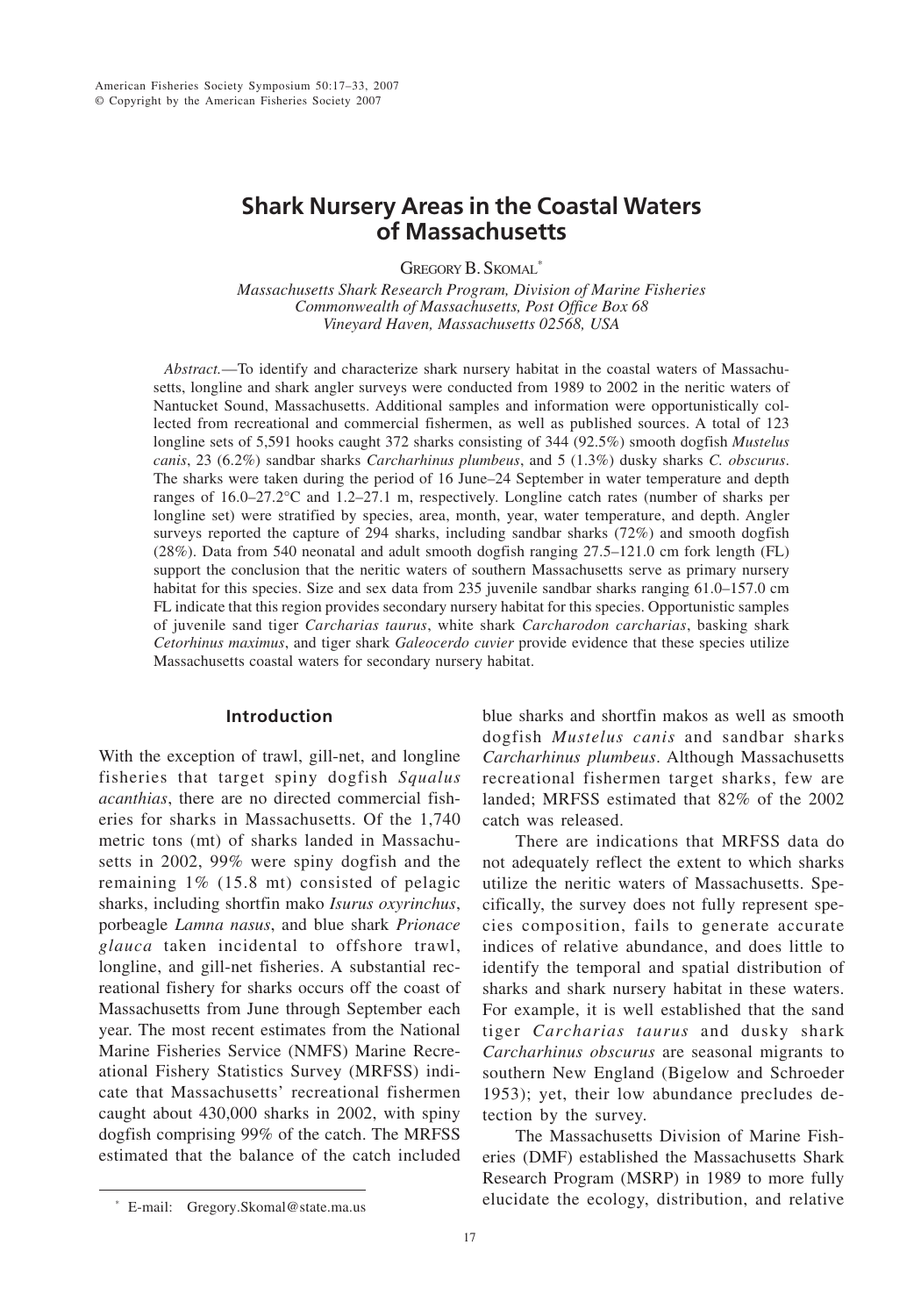abundance of sharks subjected to fisheries off the coast of Massachusetts. The MSRP conducts angler and longline surveys as well as opportunistically collects information from recreational and commercial fishermen. Biological parameters, including age structure, feeding ecology, local movements, and reproductive status, are examined through dissection and tagging of shark specimens.

In the current study, information collected by the MSRP from 1989 to 2002 was compiled and analyzed for the identification of primary and secondary shark nursery habitat in the coastal waters of Massachusetts. Bass (1978) defined primary nursery habitat as areas where parturition occurs and neonatal sharks spend the first part of their lives, whereas secondary nursery areas are those inhabited by slightly older, but not yet adolescent or mature sharks. It has been suggested that shark populations may be limited by the amount of suitable nursery habitat (Springer 1967). Hence, information on nursery habitat is important to ensure adequate shark management and to assess potential anthropogenic impacts on these areas. The Final Fishery Management Plan for Atlantic Tunas, Swordfish, and Sharks identified the need for this information and emphasized that without more basic research on life history, habitat use, behavior, and distribution, it will be difficult to define essential fish habitat for shark species (NMFS 1999). The plan also noted the paucity of information correlating habitat use to physical habitat characteristics (NMFS 1999). Hence, relative abundance data derived from MSRP sampling were statistically analyzed in the current study to investigate spatial and temporal correlations to the physical characteristics of Massachusetts coastal waters. It is anticipated that the results of this study and others in this volume will provide fisheries managers with contemporary information vital to shark conservation and domestic management.

#### **Methods**

The Massachusetts coastline is divided by Cape Cod into two general areas relative to shark nursery habitat (Figure 1). In the western North Atlantic, Cape Cod represents the northern limit of the geographic range of a few coastal shark species, which include the smooth dogfish, sandbar shark, dusky shark, and tiger shark *Galeocerdo cuvier*.

The major coastal water masses south of Cape Cod include Buzzards Bay, Vineyard Sound, and Nantucket Sound. Those shark species that penetrate coastal waters both north and south of Cape Cod include spiny dogfish, sand tiger, white shark *Carcharodon carcharias*, and basking shark *Cetorhinus maximus*. Cape Cod Bay and Massachusetts Bay are the major coastal water bodies north of Cape Cod. Regardless of the region, the entire Massachusetts coastline is composed of hundreds of bays and estuaries.

Although sharks were provided to the MSRP from coastal waters throughout the state, longline and recreational surveys were actively conducted in Nantucket Sound and, more specifically, off the eastern portion of Martha's Vineyard Island called Chappaquiddick Island. This report will primarily focus on these areas.

#### *Study site*

Vineyard Sound is bordered to the east by Martha's Vineyard Island and to the west by the Elizabeth Islands; it joins Nantucket Sound in the region of Woods Hole, Massachusetts (Figure 1). Nantucket Sound is enclosed by Martha's Vineyard and Nantucket Islands to the south and Cape Cod to the north. Both sounds flood to the east, ebb to the west, and have an average tidal range of 0.3–1.0 m, depending on geographic location. Depth in these water bodies is characterized by significant shoaling, broad areas less than 20 m deep, and deep pockets up to 28 m. The Vineyard and Nantucket sounds feed several coastal bays and estuaries on Cape Cod and on the Elizabeth, Martha's Vineyard, and Nantucket islands. Water temperatures in the sounds and their associated estuaries fluctuate seasonally from year to year, but range from freezing in the winter months to 28°C in the summer, depending on location. The coastal beaches, bays, and estuaries associated with Nantucket and Vineyard sounds are affected to varying degrees by anthropogenic activities, including boating, marinas, mooring fields, private docks and piers, road runoff, and fishing.

Chappaquiddick Island is connected to the eastern part of Martha's Vineyard Island by a thin barrier beach along its southern edge (Figure 2). This approximately 20-km<sup>2</sup> island is bordered by the Cape Poge Wildlife Refuge along its northern, eastern, and southern shorelines and Edgartown Harbor to the west. The eastern and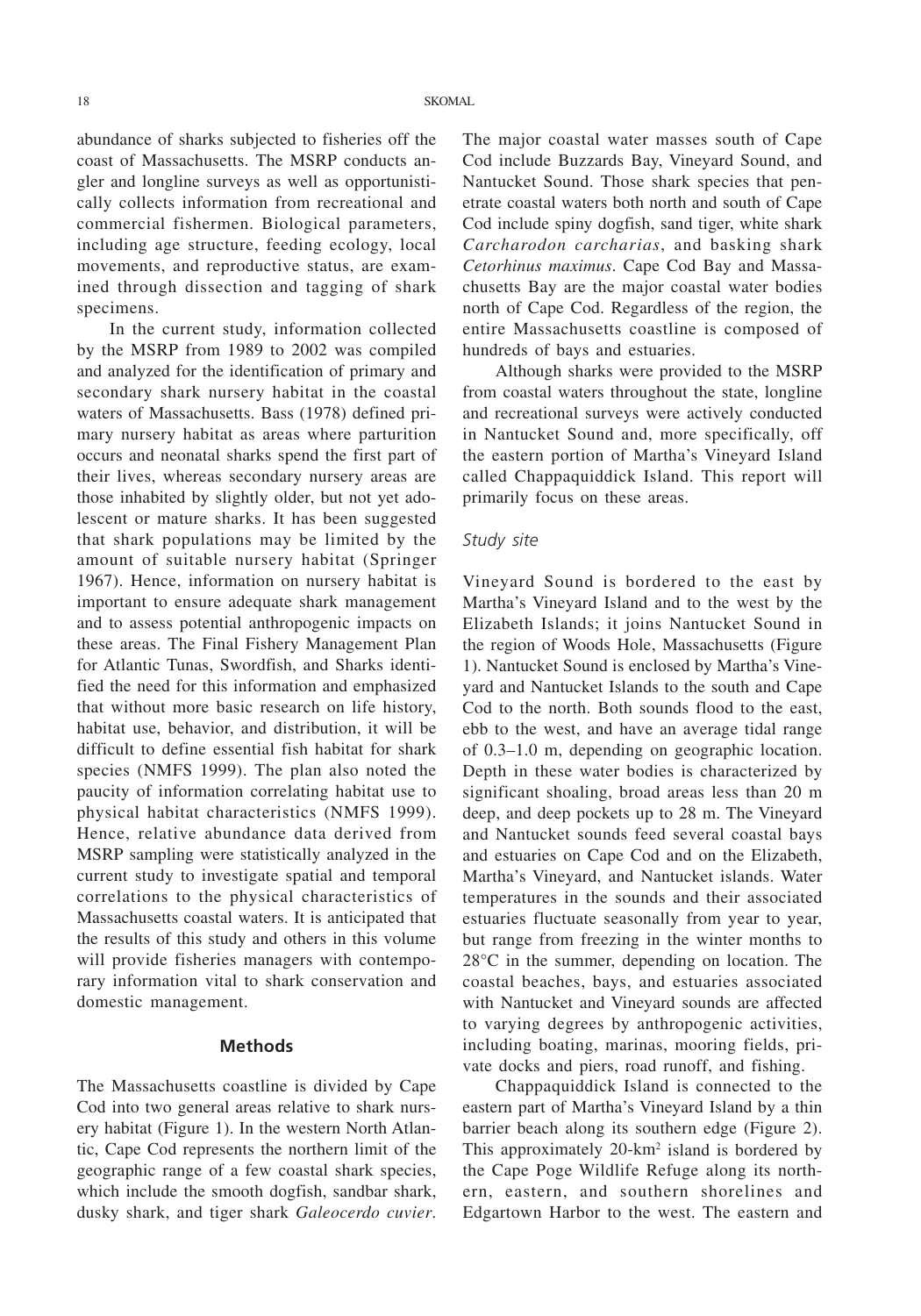

FIGURE 1. Massachusetts coastal waters.

southern sides of the island (East and South beaches, respectively) support seasonal recreational surf fishing activities that catch sharks. The neritic waters of East Beach are part of Muskegut Channel, a major connection between the Atlantic Ocean and Nantucket Sound. South Beach has direct exposure to the Atlantic Ocean.

Cape Poge Bay is a large (ca. 8-km<sup>2</sup>) pristine estuary occupying the northern half of Chappaquiddick Island (Figure 2). The estuary is a homogeneous water mass with high tidal exchange through an inlet connected to the outer Edgartown Harbor on its western side (Figure 2). Water temperature and salinity (30–32 parts per thou-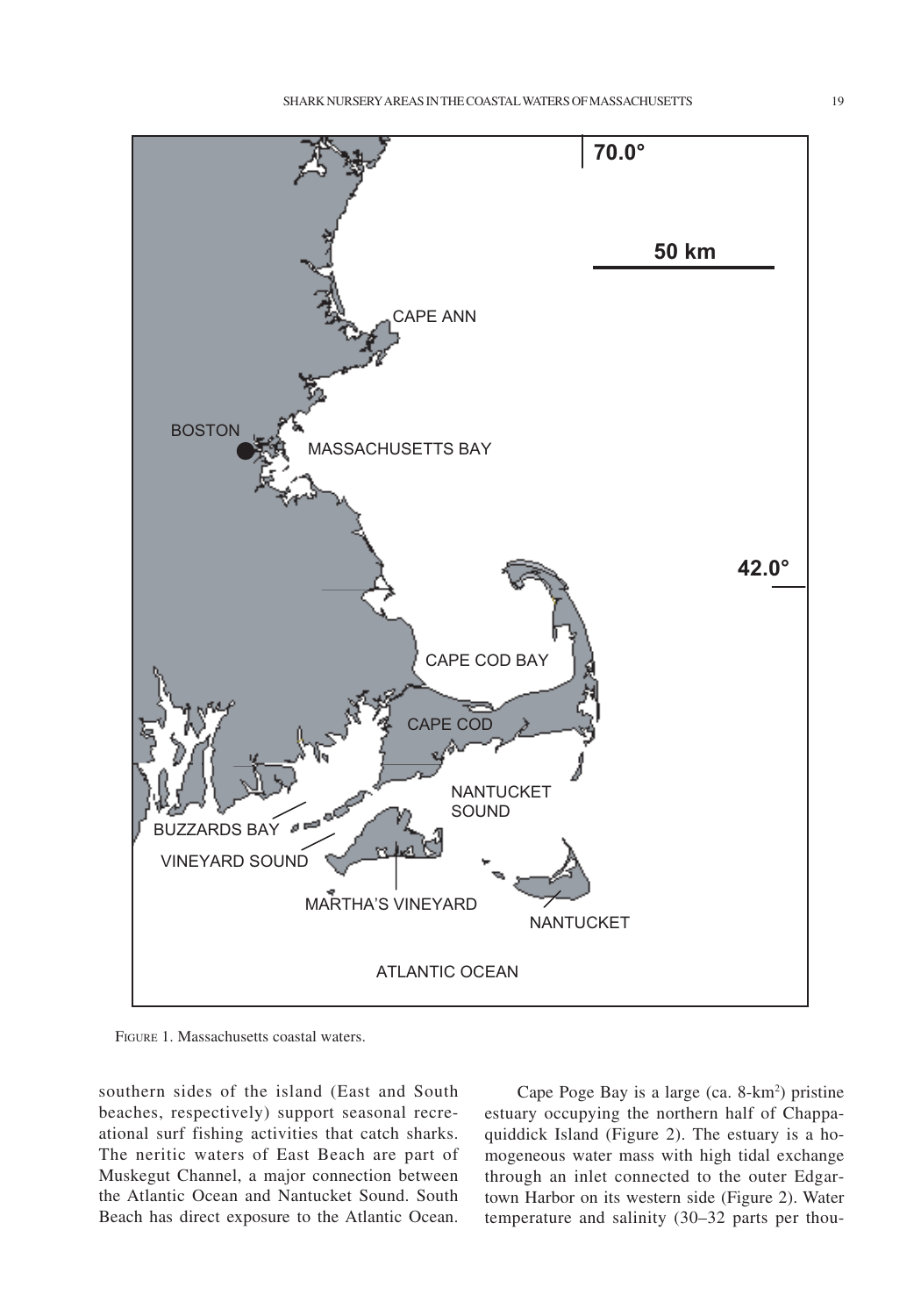

FIGURE 2. Chappaquiddick Island and Cape Poge Bay study area; isobaths (m) = 1.8, 3.7, 5.5, and 9.1.

sand) do not differ from the surrounding coastal waters of Nantucket Sound. Cape Poge Bay supports substantial commercial and recreational fisheries for shellfish and finfish. Although often used as an anchorage, Cape Poge Bay is a relatively shallow water body (<4 m) and remains a townprotected resource with minimal anthropogenic disturbances.

#### *Longline survey*

Massachusetts Shark Research Program longlines were set from mid-June through mid-September of each year in two areas off Chappaquiddick Island: inside Cape Poge Bay and along East Beach. These areas were established to standardize sampling at fixed sites where recreational fishermen routinely target sharks. In some years, exploratory sets were deployed in other areas in Nantucket Sound. Longlines were typically 0.8 km in length, consisting of 6.3 mm braided nylon mainline and 40–60 Japanese tuna hooks (size 9/0) on 1.5-m stainless steel cable gangions. Longlines were baited with Atlantic menhaden *Brevoortia tyrannus*, squid *Loligo* sp., or Atlantic mackerel *Scomber scombrus* from 1990 to 1994 and American eel *Anguilla rostrata* from 1995 to 1999. Longline sets were typically allowed to fish for 10–12 h during day or night, meaning that lines were set in the morning and hauled before sunset or set in the evening and hauled after sunrise.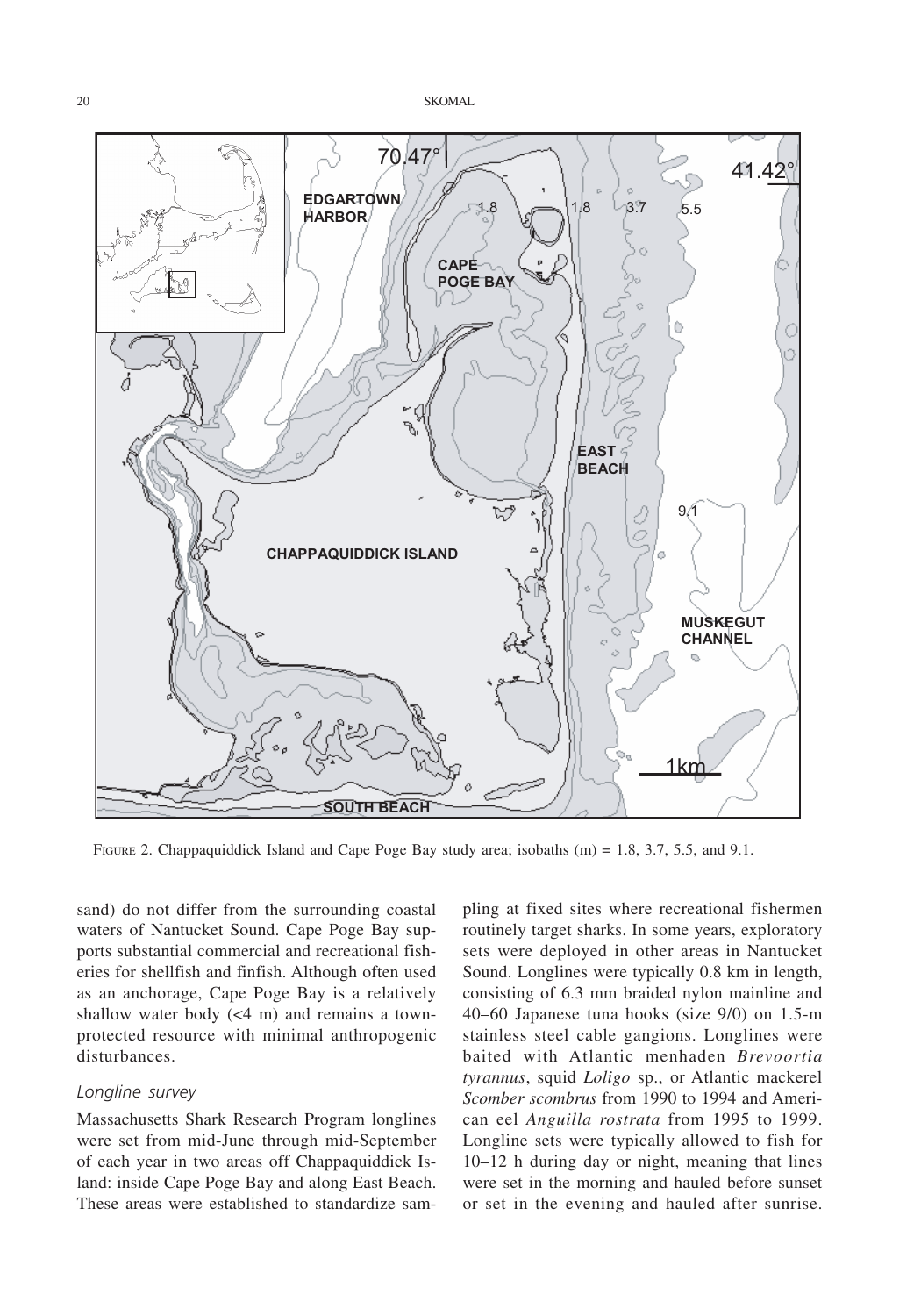Sharks caught on longlines were measured (fork length) and either tagged with standard NMFS tags ('M' tags or blue Rototags) or retained for dissection. The latter involved the determination of stomach contents and reproductive condition.

The relative abundance index of catch per unit effort (CPUE) was calculated from longline data to investigate temporal and spatial trends in shark distribution. Species-specific CPUE, defined as the number of sharks caught per hook, was calculated and stratified by area, month, year, time of day, sea surface temperature (SST), and depth based on set information. When sample sizes were adequate, a one-way analysis of variance (ANOVA) or *t*-test was used to test for significant differences ( $p < 0.05$ ) in mean CPUE among months (July–September), time of capture (day versus night), area of capture (East Beach versus Cape Poge Bay), and year (1990–2002). To investigate habitat use relative to physical habitat characteristics, catch rate correlations to depth of capture and water temperature were conducted with regression analysis.

### *Recreational angler survey*

Since 1989, recreational surf anglers who routinely target coastal sharks were asked to report catch information on a standardized survey form. This information included area of capture, date and time of capture, disposition of catch, fork length, sex, and bait. Most angler survey participants fished sharks along the eastern and southern shores of Chappaquiddick Island, Martha's Vineyard, but additional data were provided by Cape Cod and Nantucket fishermen.

#### *Opportunistic samples*

Coastal sharks have been incidentally captured or observed off Massachusetts and reported to the MSRP by recreational and commercial fishermen. In some cases, these sharks were provided to the MSRP for examination.

All lengths reported herein are fork length (FL). When necessary, total length was converted to fork length using the published morphometric relationships of Branstetter and Musick (1994) for the sand tiger, Francis and Duffy (2002) for the basking shark, and Kohler et al. (1996) for the white shark. For smooth dogfish, FL was derived from total length (TL) using the following relationship: FL =  $0.89(TL) - 1.26$  ( $n = 105$ ,  $r^2 = 0.998$ ,

 $p < 0.05$ ). For all species sampled by the MSRP, reproductive stage (neonate, juvenile, adult) was determined from published reports on lengths at birth and maturity.

## **Results and Discussion**

From 1990 to 2002, 123 longlines consisting of 5,591 hooks were set in the primary sampling areas of Cape Poge Bay (61 sets, 2,268 hooks) and East Beach (54 sets, 2,879 hooks). Additional sets included South Beach (5 sets, 254 hooks), west of Cape Poge Bay (2 sets, 142 hooks), and Vineyard Haven Harbor (1 set, 48 hooks). Catch-perunit-effort indices for sharks caught by the MSRP longline survey are summarized in Table 1 and Figure 3.

Several sharks were reported or provided to the MSRP from 1989 to 2003. In many cases, these reports entailed the casual observation of "a shark," and this typically resulted in the inability to properly identify the animal. However, some instances resulted in photo documentation or the specimen being provided to the program. Data collected in this manner have resulted in valuable nursery habitat information on the sand tiger, white shark, basking shark, and tiger shark (Table 2).

#### *Smooth dogfish*

The longline survey caught smooth dogfish off East Beach (72%) and in Cape Poge Bay (22%), as well as off South Beach (3%), west of Cape Poge Bay (2%), and in Vineyard Haven Harbor (1%), but these percentages were not standardized by effort. Excluding the latter three areas with low sample sizes, the average catch rate of smooth dogfish was significantly greater off East

| TABLE 1. Smooth dogfish mean longline CPUE strati-       |  |
|----------------------------------------------------------|--|
| fied by set location, time of day, and month, 1990–2002. |  |

| Variable              | <b>CPUE</b> | <b>SE</b> | Sets $(N)$     |  |
|-----------------------|-------------|-----------|----------------|--|
| Cape Poge Bay         | 3.29        | 0.77      | 61             |  |
| East Beach            | 8.33        | 0.71      | 54             |  |
| South Beach           | 2.82        | 1.73      | 5              |  |
| West of Cape Poge Bay | 5.64        | 0.24      | $\overline{c}$ |  |
| Vineyard Haven Harbor | 10.42       | 0.00      |                |  |
| Day                   | 3.96        | 0.74      | 40             |  |
| Night                 | 6.36        | 0.71      | 83             |  |
| June                  | 8.63        | 4.62      | 5              |  |
| July                  | 4.11        | 0.92      | 39             |  |
| August                | 6.21        | 0.78      | 58             |  |
| September             | 5.84        | 1.20      | 21             |  |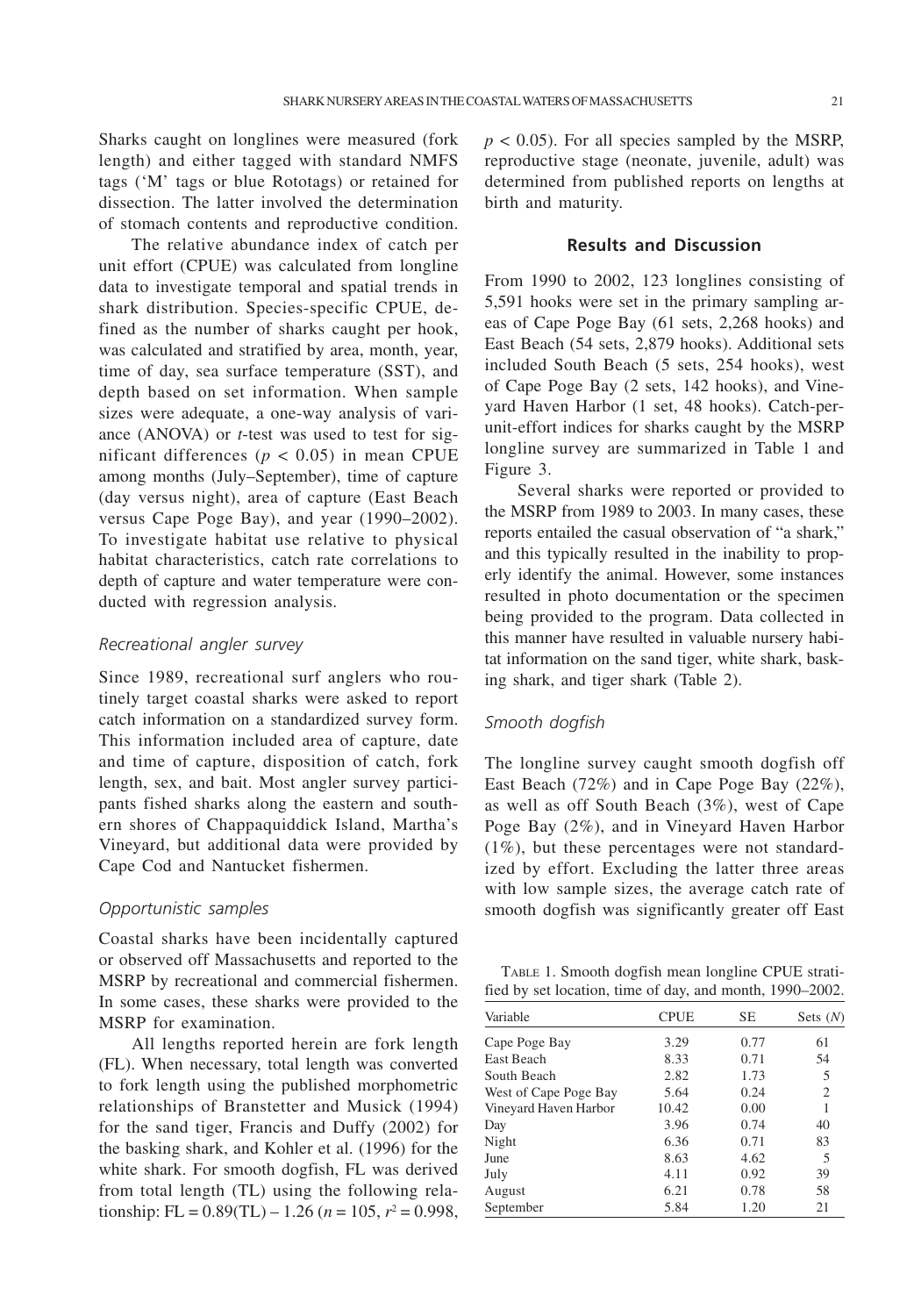

FIGURE 3. Annual longline sampling effort and shark catch per unit effort in coastal waters of Massachusetts, 1990– 2002; number in bar = number of longline sets.

Beach (8.3 sharks/100 hooks) than in Cape Poge Bay (3.3 sharks/100 hooks, *t* = –4.76, *p* < 0.01; Table 1), indicating that smooth dogfish were more abundant in Nantucket Sound than in the enclosed estuary. This is further substantiated by a weak, yet significant, positive relationship between set depth and catch rate (Figure 4,  $r^2 = 0.22$ ,  $p < 0.01$ ). Smooth dogfish were captured from mid-June through late September. Although June CPUE (8.6 sharks/100 hooks) was higher than July (4.1 sharks/100 hooks), August (6.2 sharks/ 100 hooks), and September (5.8 sharks/100 hooks), these differences were not statistically significant (Table 1). With the exception of the low and peak years of 1991 and 1996, respectively, smooth dogfish CPUE has ranged from 4.2 to 8.2 sharks/100 hooks over the 13-year time series (Figure 3). Smooth dogfish were caught over

the broad SST range of 16–27°C, but catch rates were weakly correlated with temperature in two ways. There was a weak, yet significant  $(r^2 = 0.15,$  $p = 0.03$ ) linear increase in catch rates to 21<sup>o</sup>C, followed by a equally significant ( $r^2 = 0.24$ ,  $p <$ 0.01) decline in catch rates at higher temperatures (Figure 5). Longlines caught significantly more smooth dogfish at night (6.4 sharks/100 hooks) than during the day (4.0 sharks/100 hooks,  $t = -2.26$ ,  $p = 0.03$ ; Table 1), supporting the conclusion that the species is more active at night (Casterlin and Reynolds 1979). Smooth dogfish caught on longlines ranged from 63.0 to 121.0 cm FL, and 97% were female.

From 1989 to 2002, the MSRP examined 540 smooth dogfish consisting of fish caught by the longline (337) and angler (82) surveys, taken during other DMF sampling programs (82), and

TABLE 2. Sharks sampled by the Massachusetts Shark Research Program from Massachusetts coastal waters, 1989– 2002.

| Species        | N   | Tagged | Size range (cm FL) | <b>Neonates</b> | Juveniles | Adults | Unknown |
|----------------|-----|--------|--------------------|-----------------|-----------|--------|---------|
| Smooth dogfish | 540 | 146    | $27.5 - 121.0$     | 91              | 12        | 356    | 81      |
| Sandbar shark  | 235 | 33     | $61.0 - 157.0$     |                 | 167       |        | 63      |
| Sand tiger     | 10  |        | $87.4 - 132.0$     |                 |           |        |         |
| Dusky shark    |     | 2      | $175.0 - 254.0$    |                 |           |        |         |
| White shark    |     |        | 109.4              |                 |           |        |         |
| Basking shark  |     |        | 310.0–695.5        |                 | 6         |        |         |
| Tiger shark    |     |        | 133.0              |                 |           |        |         |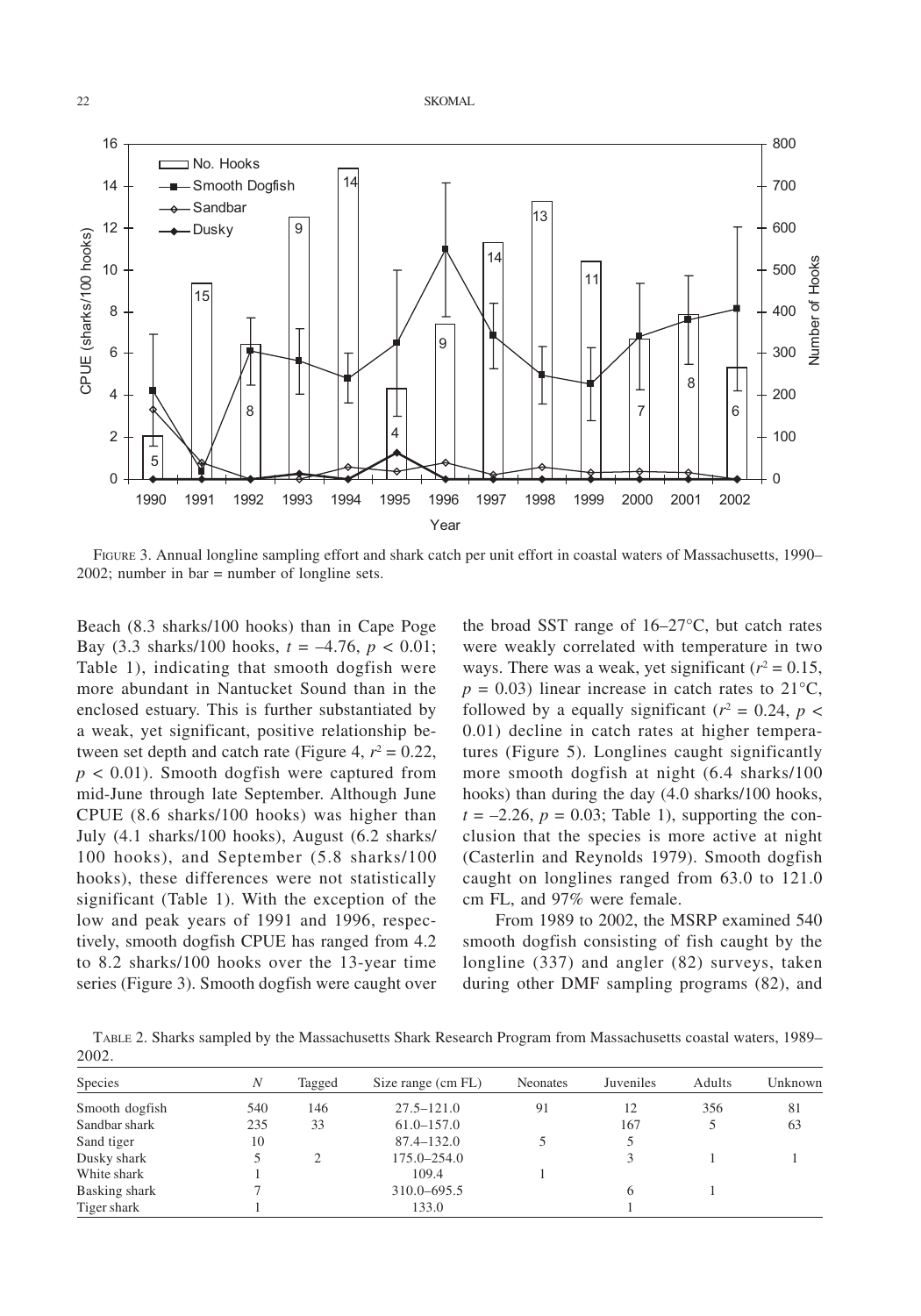

FIGURE 4. Relationship between longline set depth and smooth dogfish catch per unit effort; CPUE =  $(0.41$ (Depth)  $+$  0.04)<sup>2</sup>,  $r^2 = 0.22$ ,  $p < 0.01$ .

provided by commercial fishermen (39). Although smooth dogfish are routinely captured by recreational anglers, they are released and not recorded by most survey participants. Smooth dogfish were mostly (424) sampled from the neritic waters of Chappaquiddick Island and Cape Poge Bay, but samples also came from other parts of Nantucket Sound. The size range of all smooth dogfish sampled by the MSRP was 27.5–121.0 cm FL (Figure 6). The smooth dogfish sampled from Massachusetts waters consisted of primarily neonates and adults based on the lengths at birth and maturity estimates of Conrath and Musick (2002) and Conrath et al. (2002) (Table 2; Figure 6). Of the adults, females (95%) were 85.0–121.0 cm FL and males (5%) were 71.0–99.0 cm FL. The



FIGURE 5. Relationship between water temperature and smooth dogfish longline catch per unit effort showing linear increase [CPUE = 1.65(Temperature) – 25.32,  $r^2 = 0.15$ ,  $p = 0.03$ ] in catch rate to 21<sup>o</sup>C followed by a linear decline [CPUE =  $-2.53$ (Temperature) + 63.69,  $r^2 = 0.24$ ,  $p < 0.01$ ] in catch rate at higher temperatures.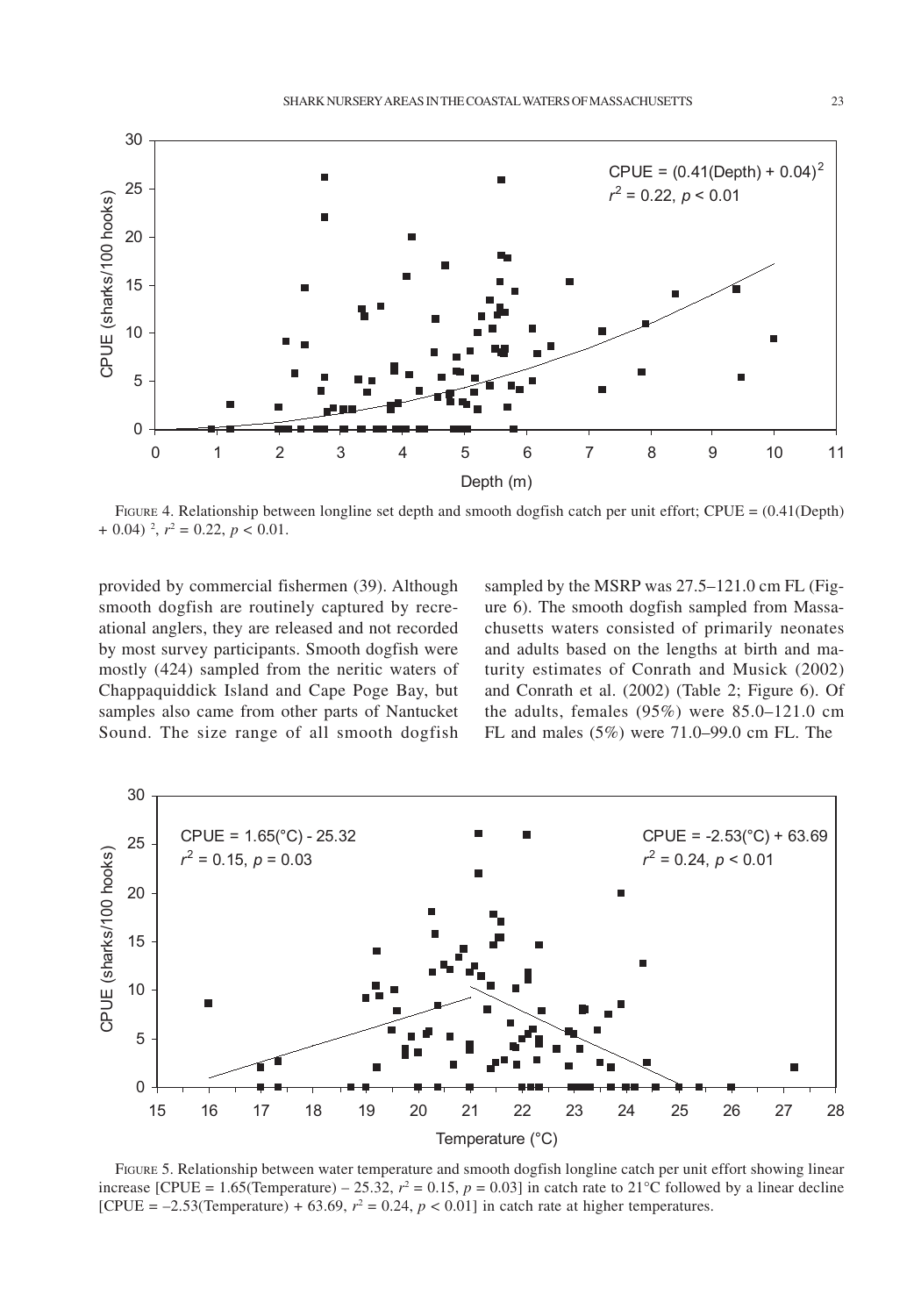

FIGURE 6. Sex-specific length frequency distribution of smooth dogfish sampled by the Massachusetts Shark Research Program, 1989–2002. Size at sexual maturity is shown for each sex (dotted lines) and (*N*) = total number of sharks sampled.

neonates ranged 27.5–41.9 cm FL and comprised a more even sex ratio of 48% females. Similarly, Rountree and Able (1996) reported the near-absence of (non-neonatal) juveniles in a New Jersey estuary.

In the northern end of its range, the smooth dogfish moves into the neritic waters of Nantucket Sound, Vineyard Sound, Buzzards Bay, and associated estuaries in late May and early June to give birth. Neonates were captured in Nantucket Sound and Cape Poge Bay during the period of 20 June–14 August. Conrath and Musick (2002) reported that parturition occurs in May in the species, while Bigelow and Schroeder (1953) and Rountree and Able (1996) presented a more protracted period of mid-May through July. Based on the size of neonates and time of capture, it is likely that parturition occurs in June and July in Massachusetts waters. Rountree and Able (1996) suggested that adults use Mid-Atlantic Bight estuaries and inshore coastal waters as parturition grounds. The presence of adult females and neonates in Massachusetts estuaries and inshore coastal waters supports a similar conclusion for this species in the northern end of its range. This is substantiated by the capture of neonatal smooth dogfish in Nantucket Sound by commercial trawlers. One notable catch on 28 June 1994

consisted of close to 2,000 dogfish pups taken in a discrete area 3 km off the northeast shore of Nantucket Island at a depth of 9–12 m. Sixtythree fish sampled from this catch ranged 28.0– 36.0 cm FL, clearly overlapping the estimated size at birth of 25.0–34.0 cm FL (Conrath and Musick 2002). It is likely that Buzzards Bay, Nantucket Sound, Vineyard Sound, and their associated bays and estuaries provide important primary nursery habitat for young-of-the-year smooth dogfish.

The virtual absence of adult males (3%) in longline catches provides little evidence for inshore mating. However, in this study, 31% of the smooth dogfish caught by commercial trawlers in the deeper waters of Nantucket Sound were adult males. Moreover, large aggregations of male and female smooth dogfish have been observed in the upper reaches of Cape Poge Bay in mid- to late June. In June 1992, smooth dogfish in one of these aggregations displayed behavior that may be associated with mating activity. Several smaller males were observed at the surface biting and harassing solitary larger females. While the males eluded longline gear, several females were obtained and mating wounds were apparent. Since this behavior is typical of mating elasmobranchs (Pratt and Carrier 2001), this is likely the first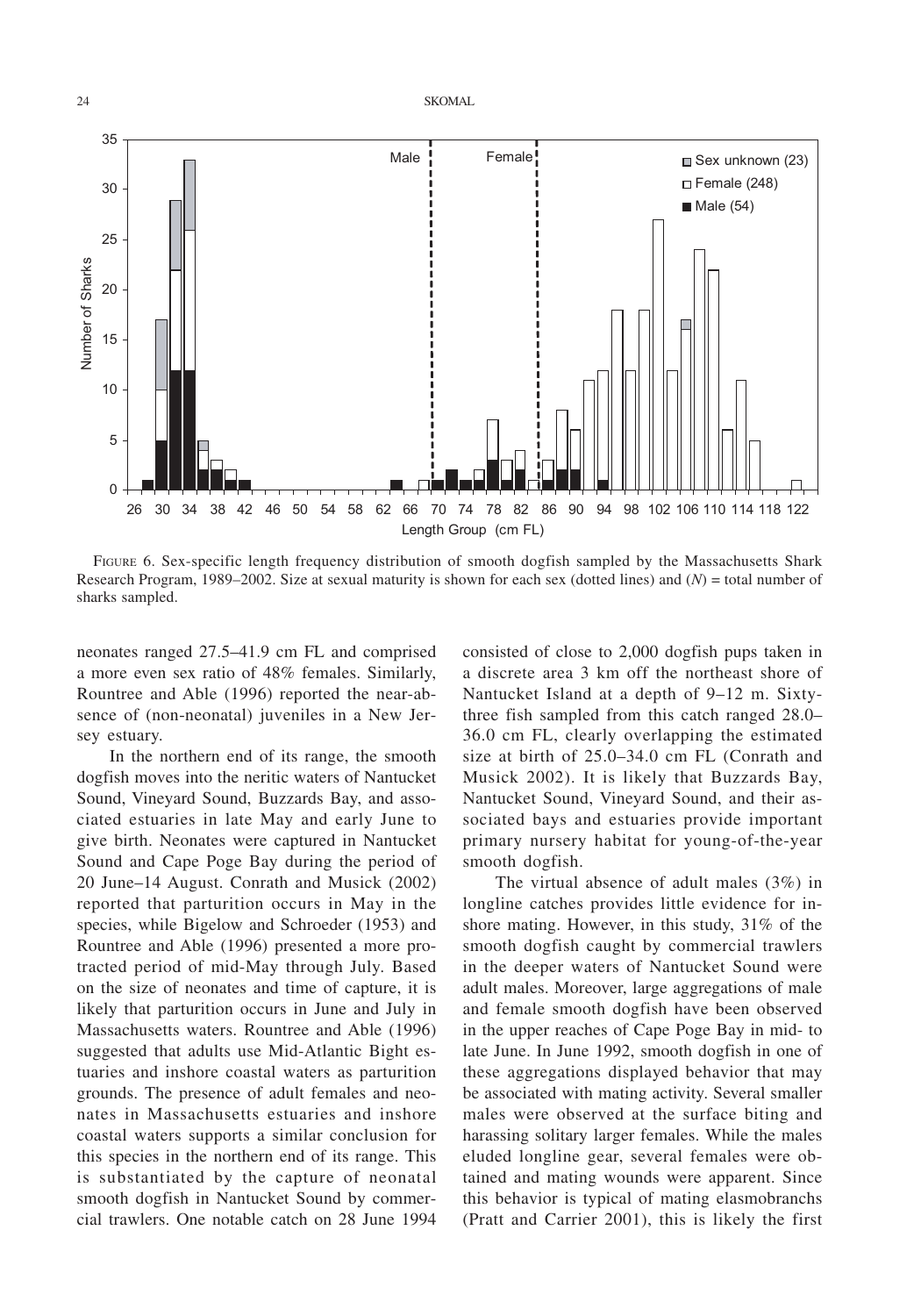known report of mating behavior observed in this species.

The smooth dogfish is a seasonal migrant and generally remains in inshore Massachusetts waters until October when it moves offshore and south. Of the 146 smooth dogfish tagged to date, 4 (2.7%) have been recaptured (Nancy Kohler, NMFS, Rhode Island, personal communication). Three of these fish were recaptured off the coasts of Rhode Island (1.7 years, May), New Jersey (2.2 years, October), and Virginia (1.8 years, May). One of these sharks was tagged and recaptured in Cape Poge Bay after 4.1 years at liberty, possibly demonstrating site fidelity to a nursery area.

## *Sandbar shark*

Longline CPUE for this species ranged from 0.0 to 3.3 sharks/100 hooks over the 13-year period (Figure 3). However, so few sandbar sharks have been taken on longline each year that a single fish could significantly influence CPUE. The highest catch rate of 3.3 sandbar sharks/100 hooks in 1991 was driven by two sandbars taken on a single set in Cape Poge Bay. When one considers the number of variables that can influence the presence of a species in a particular area, this index must be viewed with caution relative to this species. Nonetheless, the data do have some ecological implications. All of the sandbar sharks taken on longline were caught in SST and depth ranges

of 20–24°C and 2.4–6.4 m, respectively. Similarly, Carlson (1999) did not catch juvenile sandbar sharks in the nursery areas of the northeastern Gulf of Mexico until water temperatures reached 22°C. In the current study, 23 sandbar sharks were captured on longline from 1 July to 5 September off East Beach (56%) and in Cape Poge Bay (43%). As noted above, sample size limitations precluded the statistical analysis of catch rates, but night sets appeared to catch more sandbar sharks (0.68 sharks/100 hooks) than day sets (0.21 sharks/100 hooks).

During the period of 1989–2002, 212 sandbar sharks were reported to the MSRP by recreational anglers (Figure 7). Although the sandbar shark is less abundant than the smooth dogfish, more were reported by anglers because the latter was considered a nuisance fish and not recorded, thereby resulting in reporting bias. Most of the sandbar sharks were taken off East Beach (85%), but others were caught off South Beach (5%), in Cape Poge Bay (2%), and off the south shore of Cape Cod (8%). The proportional catch of sandbar sharks from these areas is indicative of survey effort and not relative abundance. Published reports of sandbar sharks from the south side of Cape Cod and off Nantucket Island provide evidence that the distribution of this species is more widespread in Nantucket Sound than portrayed by this survey (Bigelow and Schroeder 1953;



FIGURE 7. Number and sex ratio of sandbar sharks reported to the Massachusetts Shark Research Program by recreational fishermen, 1989–2002;  $(N)$  = total number of sharks sampled.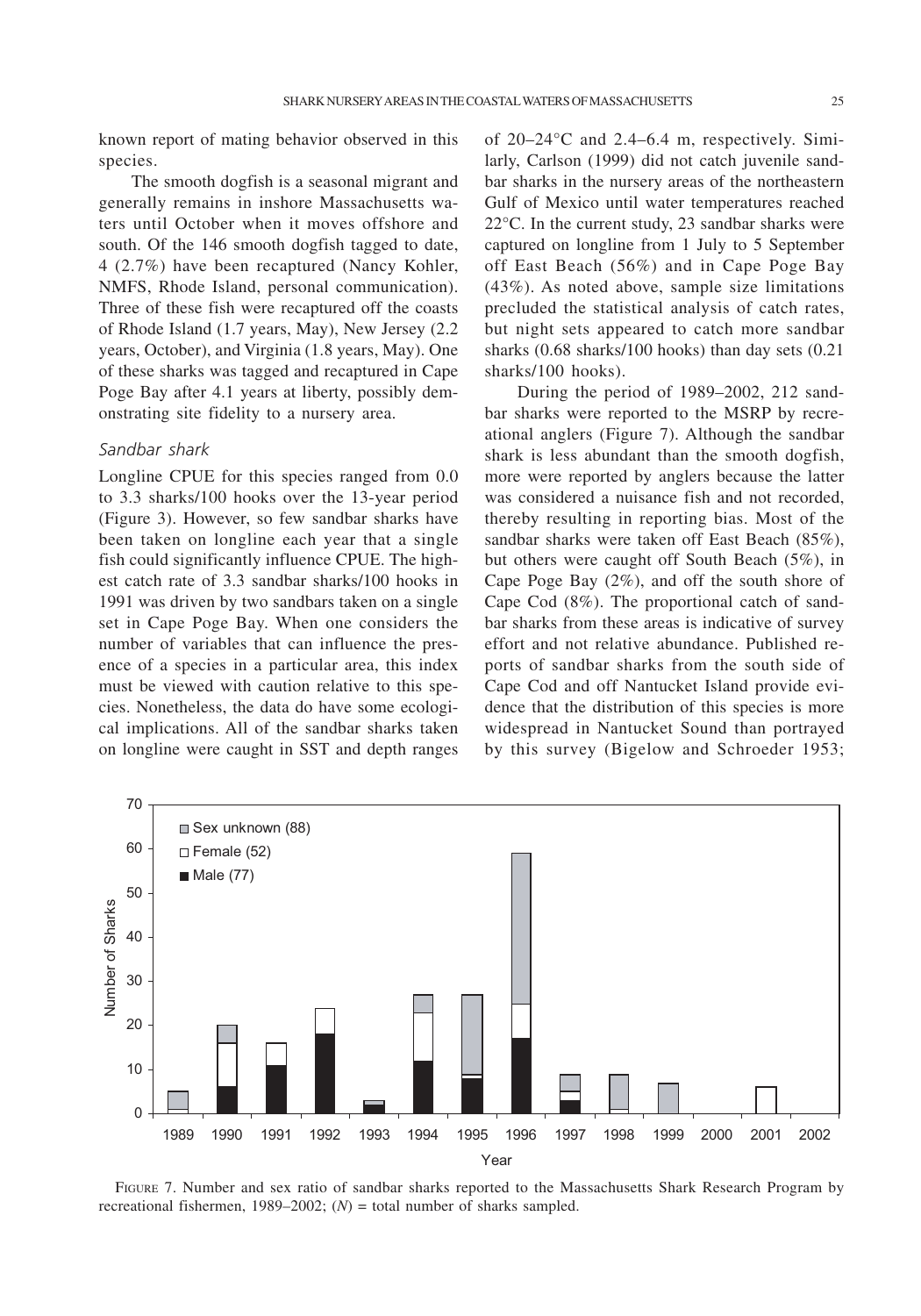Andrews 1973). Moreover, the rapid decline in sandbar shark reports from 1997 to 2002 is likely due to the dramatic decrease in effort associated with beach closures for nesting birds. All the sandbar sharks reported to the MSRP were caught between 21 June and 2 October.

In total, 235 (88 males, 63 females, 84 unknown) sandbar sharks were examined or reported to the MSRP since 1989 (Table 2; Figure 8). Although sandbar sharks were taken between 21 June and 2 October, the species was most abundant in July (Figure 9). The size range of those sharks measured was 61.0–157.0 cm FL with no sexual differences (Figure 10). If size at maturity

is 143.0 cm FL and 149.0 cm FL for males and females, respectively (Sminkey and Musick 1995), then 5% of the males and 2% of the females sampled over the 13-year period were mature. Based on the age estimates of Casey et al. (1985) and Sminkey and Musick (1995), the sandbar sharks sampled over the 13-year period ranged from 2 to 15 years of age. Thus, the majority of sandbar sharks occurring inshore in Massachusetts are juveniles utilizing these areas as secondary nurseries.

Sandbar sharks move out of Massachusetts coastal waters in early October, which likely coincides with seasonal cooling of inshore waters.



FIGURE 8. Capture locations of sandbar sharks ( $N = 235$ ) sampled by the Massachusetts Shark Research Program; isobaths  $(m) = 1.8, 3.7, 5.5,$  and 9.1.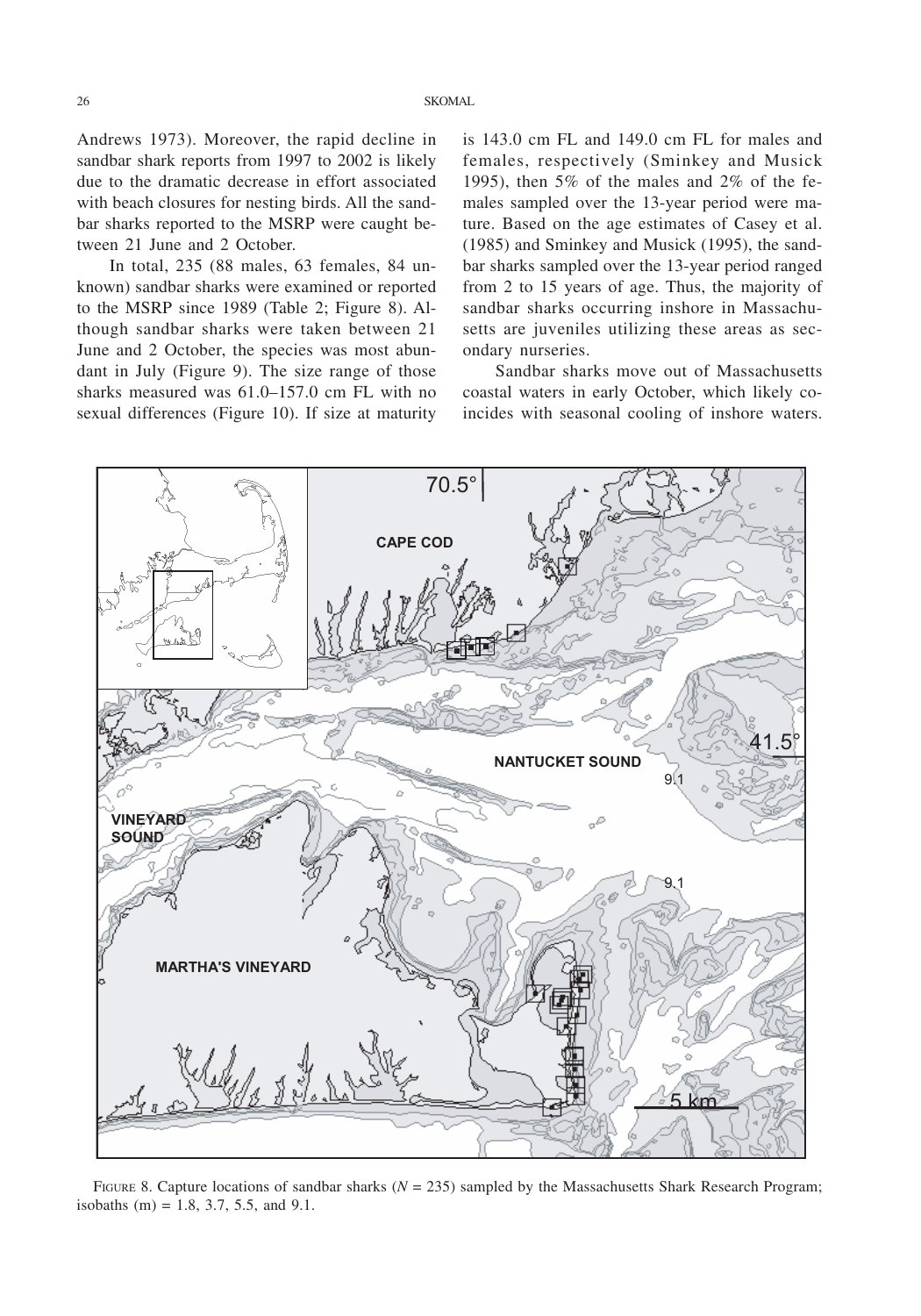

FIGURE 9. Monthly distribution of sandbar sharks sampled by the Massachusetts Shark Research Program, 1989–  $2002$ ; (*N*) = total number of sharks sampled.

Merson and Pratt (2001) reported that sandbar sharks moved out of the nursery habitat of Delaware Bay by early October. In the current study, 33 sandbar sharks were tagged and 3 were recaptured. The recapture rate of 9.1% is higher than that reported for this species (4.7%) by Kohler et al. (1998). These three fish were at liberty for 6–9 years and recaptured off the coasts of Florida (January, July) and Texas (July).

## *Sand tiger*

Despite their historical abundance in Nantucket Sound, no sand tigers were caught during the 13 year history of the longline survey. However, 10 sand tigers have been reported to the MSRP since 1989. Eight of these were taken by recreational fishermen, one was entrained by the intake lines of a power plant, and one was photographed by a recreational diver; all were reported during the months of August to October.

Along with the dogfishes, the sand tiger was once considered the most abundant shark in Massachusetts coastal waters (Bigelow and Schroeder

1953). In the early 1900s, sand tigers supported a commercial fishery in Nantucket Sound until it was thought to be locally exhausted (Bigelow and Schroeder 1953). Photographs provided to the MSRP by the Nantucket Historical Society confirmed that this fishery landed large adult sand tigers. Although considered "the most common of the large sharks" off Nantucket by Andrews (1973), not a single adult sand tiger has been reported to the program since its inception in 1989, despite the extensive commercial and recreational multispecies fisheries in this state. This provides evidence that intensive commercial fisheries can lead to the long-term depletion of local shark populations.

The 10 sand tiger sharks were reported from two general locations in coastal Massachusetts (Figure 11): south of Cape Cod in coastal waters off East Beach, Chappaquiddick Island and from bays and estuaries in Massachusetts Bay. All of these were small immature sand tigers in the size range of 87.0–132.0 cm FL; the five sexed were all female. According to the length-at-age estimates of Branstetter and Musick (1994), these fish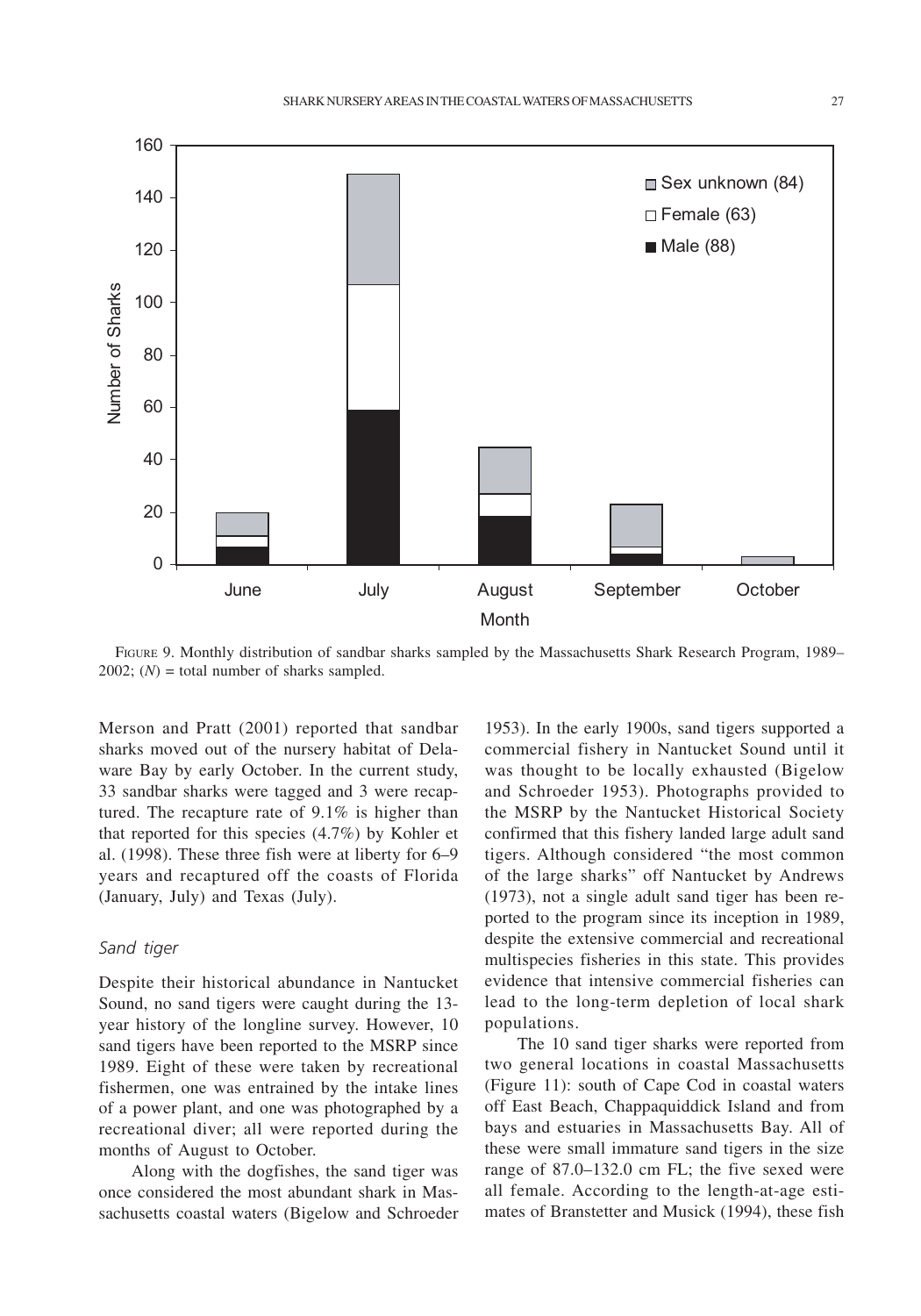

FIGURE 10. Sex-specific length frequency distribution of sandbar sharks sampled by the Massachusetts Shark Research Program, 1989–2002. Size at sexual maturity is shown for each sex (dotted lines) and (*N*) = total number of sharks sampled.

ranged in age from 0 to 2 years. In the western North Atlantic, the sand tiger gives birth from December through March and length at birth is 85.3 cm FL (Gilmore et al. 1983). Five of the sand tigers sampled by the MSRP were 87.0–91.0 cm FL, close to or in their neonatal stage. Bigelow and Schroeder (1953) reported that most sand tigers caught from the northern part of their range are immature, with the exception of those taken in the aforementioned Nantucket fishery. Therefore, the coastal waters of Massachusetts provide secondary nursery habitat for sand tigers that move north from southeastern pupping grounds (Gilmore et al. 1983).

## *Dusky shark*

From 1989 to 2002, only five dusky sharks have been sampled by the MSRP and these were taken on longline (Table 2; Figure 12). These sharks were caught in SST and depths ranging 17–24°C and 4.8–19.2 m, respectively. Four were captured along East Beach and one was taken off South Beach in deeper water (Figure 12). Of the four reliably measured, three (two females, one male) were in the size range of 173.0–183.0 cm FL and one female was 254.0 cm FL. Based on the size at

maturity estimates of Springer (1960), the three smaller dusky sharks were immature and the larger female had reached maturity. Although Bigelow and Schroeder (1953) examined 12 dusky sharks from Woods Hole, Massachusetts, including six taken in August of 1944, the species is not common in southern New England. Nonetheless, the southern coastal waters of Massachusetts may provide secondary nursery habitat to those dusky sharks that venture north.

#### *White shark*

In August 2002, a small white shark (ca. 109.0 cm FL) was captured in a trawl net and reported to the MSRP. The commercial vessel was bottom trawling in Vineyard Sound (Figure 11) at a water depth of 18–21 m and an SST of 21.1°C. The white shark is a seasonal migrant to the coastal and offshore waters of New England (Bigelow and Schroeder 1953), and each year, the MSRP fields anecdotal reports of white sharks, which in most cases are misidentified. Casey and Pratt (1985) reviewed the distribution of the white shark in the western North Atlantic and noted that this species is most abundant in the Mid-Atlantic Bight on the continental shelf between Cape Hatteras,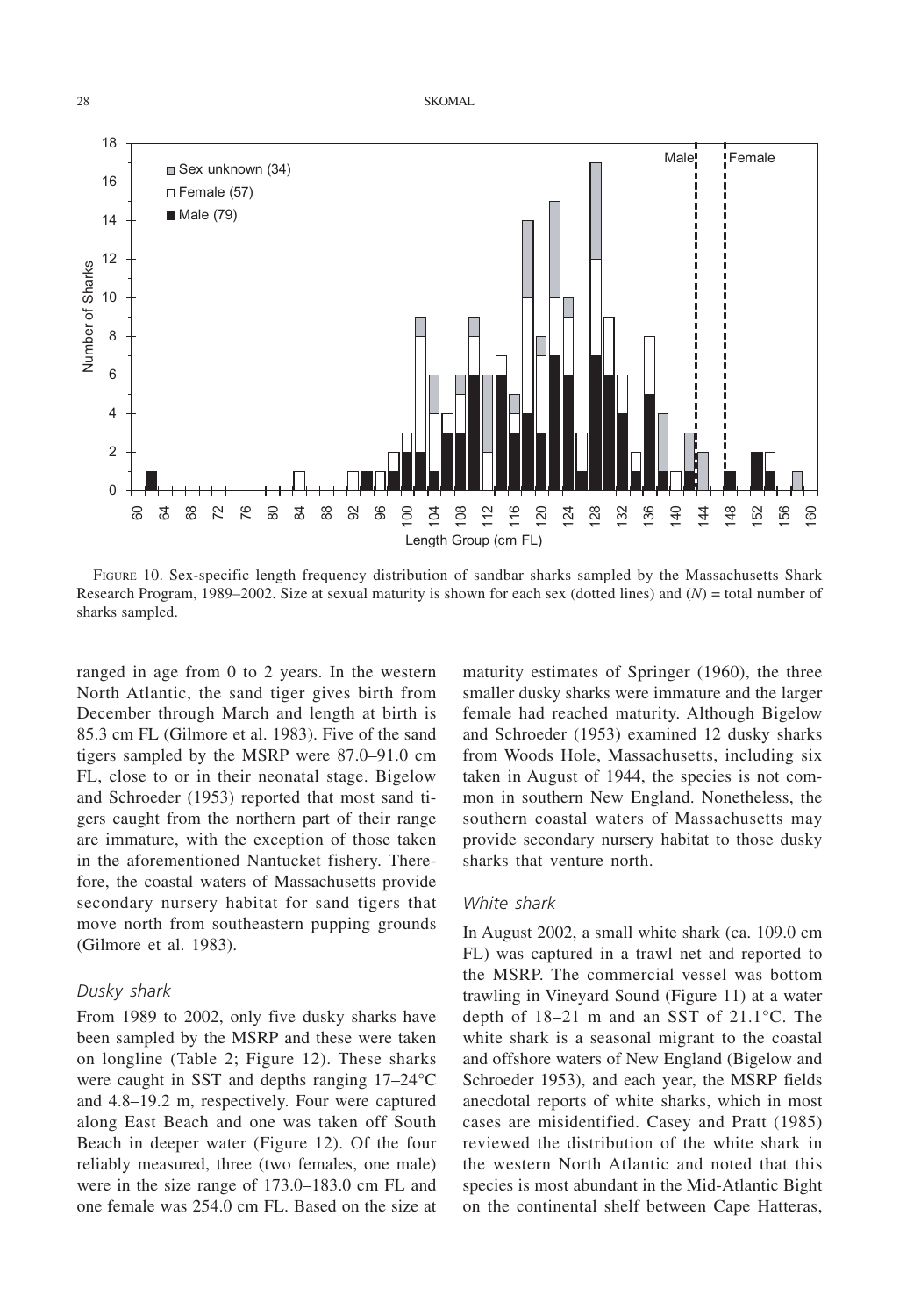

FIGURE 11. Capture locations of sand tigers  $(n = 10)$ , open squares) and a juvenile white shark (filled circle) sampled by the Massachusetts Shark Research Program, 1989–2002.

North Carolina and Cape Cod, Massachusetts. Moreover, they observed that more young white sharks have been caught in this region than in any area of comparable size in the world. Bigelow and Schroeder (1953) reported two very small white sharks, one harpooned off Boston in 1948 (ca. 81.0 cm FL) and one netted off Rhode Island in 1939 (ca. 138.0 cm FL). The five smallest white sharks reported by Casey and Pratt (1985) from the Atlantic ranged from 109.0 to 123.0 cm FL. Uchida et al. (1996) and Francis (1996) estimated that length at birth of the white shark is 108.0– 136.0 cm FL. Therefore, the white shark examined in 2002 was one of the smallest reported free-swimming white sharks and clearly a youngof-the-year animal. Casey and Pratt (1985) postulated that white sharks use the neritic waters of the Mid-Atlantic Bight as a nursery area. Their observations coupled with those of Bigelow and Schroeder (1953) and the current study warrant the inclusion of Massachusetts coastal waters in this broad nursery region.

#### *Basking shark*

In the western North Atlantic, the basking shark is known to concentrate in the spring and summer in areas of high productivity and along thermal fronts on the continental shelf from southern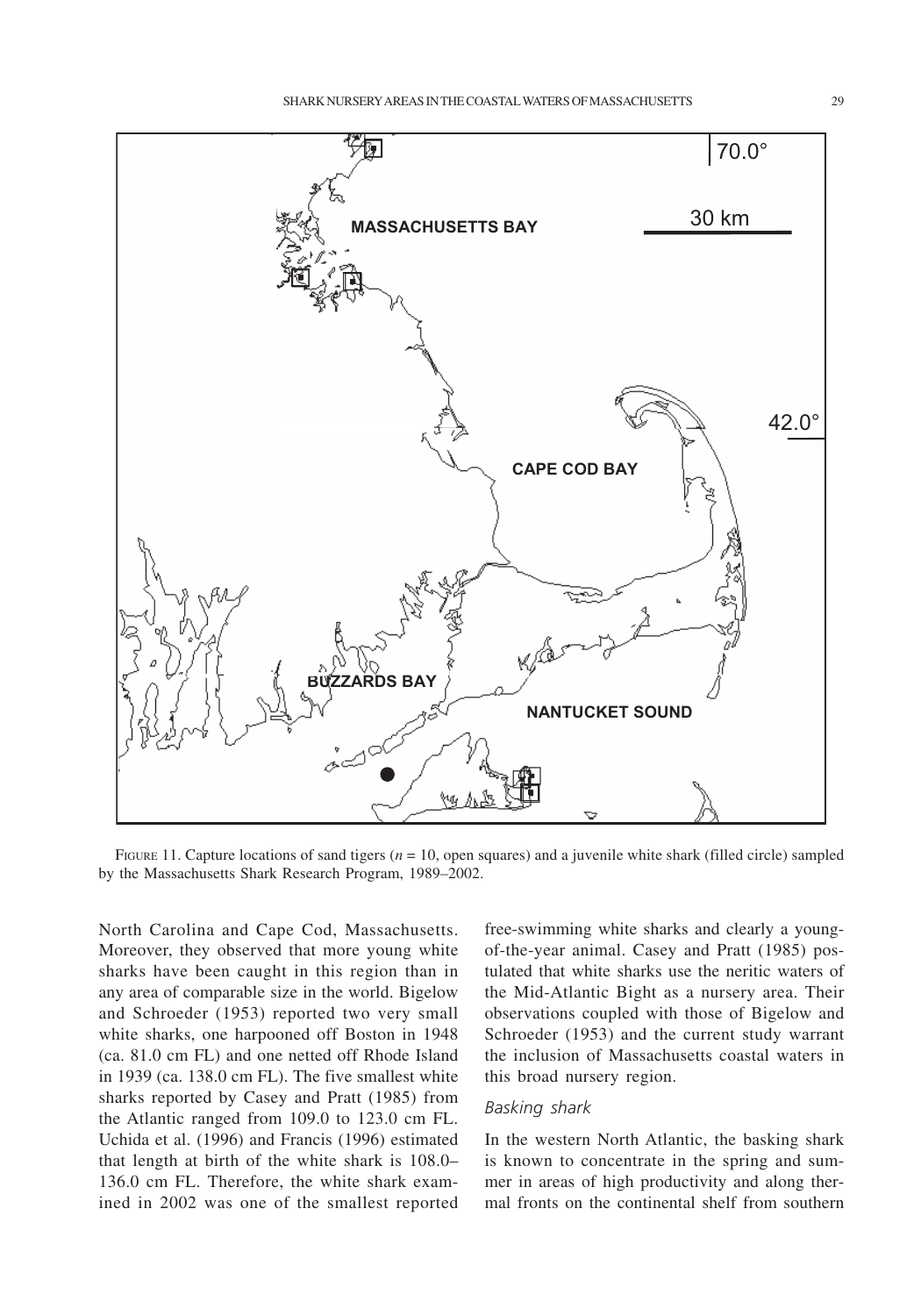

FIGURE 12. Capture locations of dusky sharks sampled by the Massachusetts Shark Research Program, 1989–2002; isobaths (m) = 1.8, 3.7, 5.5, and 9.1.

New England to Newfoundland (Templeman 1963; Owen 1984; Lien and Fawcett 1986). The basking shark is well documented off the coast of Massachusetts (Bigelow and Schroeder 1953; Owen 1984). Basking shark reports to the MSRP have ranged from the coastal waters of Buzzards Bay, Vineyard Sound, Cape Cod Bay, and Massachusetts Bay to the offshore waters of the Great South Channel and Stellwagen Bank. Very little is known of the size and age structure of the basking shark population in these waters, but it is thought to consist of juveniles and adults. From 1984 to 2003, seven stranded or incidentally captured basking sharks (three males, four females)

were examined by the MSRP and/or NMFS personnel (Lisa Natanson, NMFS, Rhode Island, personal communication). Six of these fish stranded in Cape Cod Bay (3), in Boston Harbor (1), on Martha's Vineyard (1), and on the east side of Cape Cod (1), while one was entangled in a trawl net in the Great South Channel east of Nantucket. Males ranged from 320.0 to 696.0 cm FL and females ranged from 310.0 to 690.0 cm FL. Size at maturity is thought to be 691.0 cm FL and 700.0 cm FL in males and females, respectively (Mathews 1950). Hence, two of the males and all four of the females were immature. The coastal and offshore waters of southern New England, therefore, pro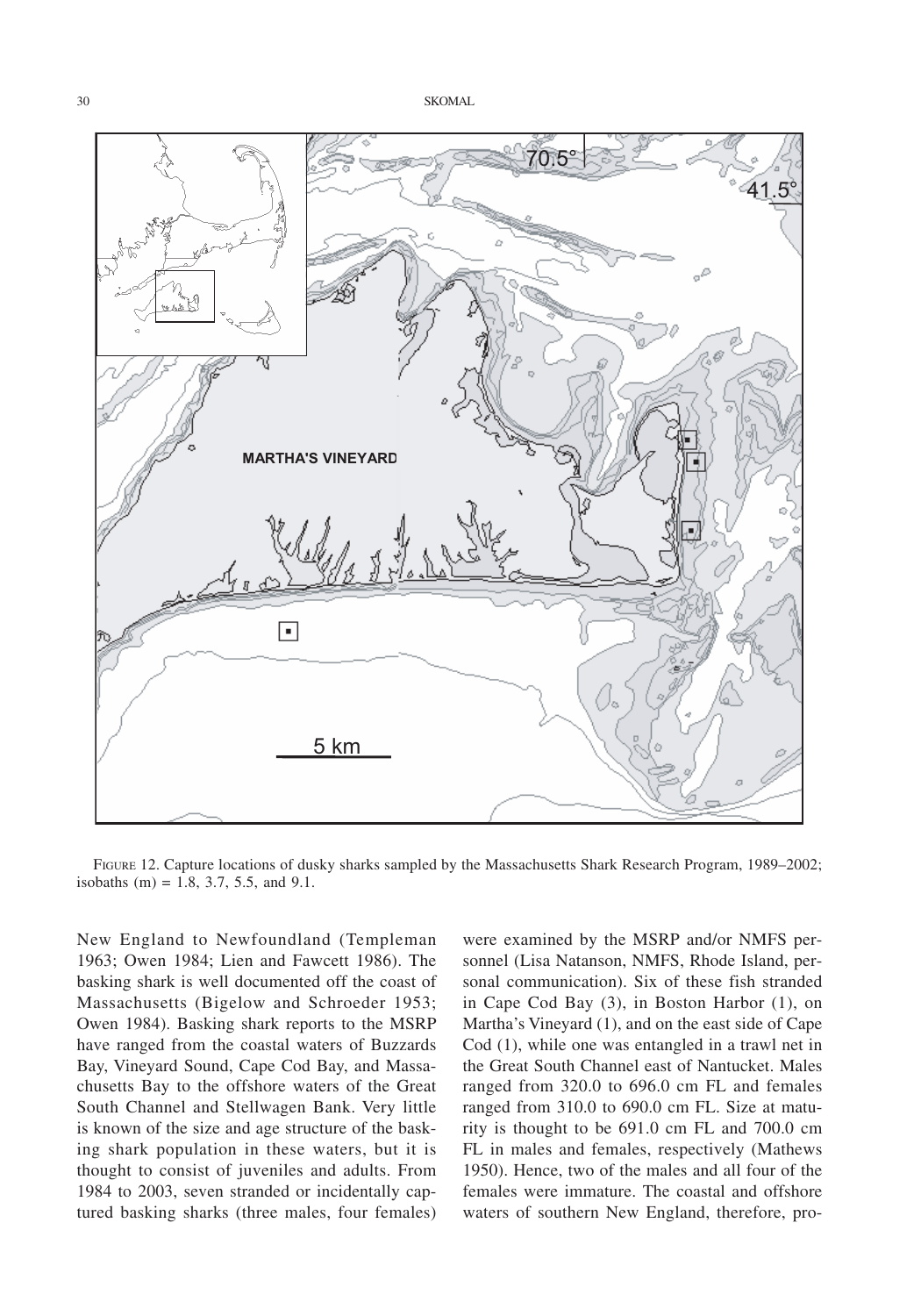vide important secondary nursery habitat for this planktivorous species. The extent to which this region serves as primary nursery habitat is unknown because neonates and pregnant females were not observed.

#### *Tiger shark*

The tiger shark is generally reported from tropical and warm temperate waters of the western North Atlantic, but it is rarely encountered north of the Mid-Atlantic Bight. Bigelow and Schroeder (1953) reported the capture of juvenile tiger sharks in the nearshore waters of Woods Hole (presumably Vineyard and Nantucket sounds) "every year." From 1987 to 2002, five tiger sharks were recorded by offshore fishing tournaments based in Massachusetts, but all were caught several miles south of Martha's Vineyard and Nantucket islands. In June 2001, a juvenile female tiger shark (133.0 cm FL) was taken by a recreational fisherman off South Beach on Martha's Vineyard. Although historically present, tiger sharks have been rare in recent years, as is their utilization of Massachusetts coastal waters for secondary nursery habitat.

#### **Conclusions**

Data collected and compiled from 1989 to 2003 by the MSRP indicate that the coastal waters of Massachusetts provide important nursery habitat for several species of sharks.

For the smooth dogfish, sandbar shark, dusky shark, and tiger shark, this region represents the northern limit to their geographic range in the western North Atlantic. For the sand tiger, basking shark, and white shark, these inshore nursery areas may extend farther north into the Gulf of Maine. In all cases, future management to protect shark nursery habitat for these species should include the coastal waters of Massachusetts.

The presence of adult and neonatal smooth dogfish in Nantucket Sound and its associated bays and estuaries suggests that these areas provide important primary nursery habitat for this species. Moreover, it is highly likely that Buzzards Bay and Vineyard Sound serve a similar role since this species is known to occur in both. This region also provides suitable opportunities for mating.

The seasonal occurrence of juvenile sandbar sharks off Chappaquiddick Island, in Cape Poge Bay, and off Cape Cod and Nantucket beaches suggests that the neritic waters of Nantucket Sound and its associated bays and estuaries provide secondary nursery habitat for this species. Although the lack of angler reports from Buzzards Bay and Vineyard Sound indicates that these water bodies do not play a similar role, this cannot be said with certainty without an expansion of the survey. The apparent higher relative abundance of juvenile sandbar sharks in the coastal waters of Chappaquiddick Island may be a function of effort or may be related to the pristine nature of this area. The extent to which the southern beaches and bays of Cape Cod contribute to the ecology of this species is not fully understood. These areas are known to suffer from greater anthropogenic effects than Chappaquiddick Island (Bowen and Valiela 2001), and this may influence the relative abundance of sandbar sharks in these areas. Great South Bay (Long Island, New York) was once a primary nursery for the sandbar shark (Nichols 1916; Thorne 1916), but the species is no longer found in this welldeveloped embayment (Merson and Pratt 2002). Similarly, Grubbs and Musick (2002) hypothesized that the low abundance of sandbar sharks in lower western portions of Chesapeake Bay may be related to habitat degradation associated with relatively higher levels of urbanization in this area. Additional research is needed to assess the temporal and spatial effects of water quality on shark nursery habitat.

The occurrence of neonatal and juvenile sand tigers in the coastal areas of Massachusetts indicates that these waters serve as secondary nursery habitat for this species. Similarly, this is the first report to document secondary nursery habitat for the dusky shark, tiger shark, and white shark in Massachusetts. However, the extremely low occurrence of these species in this region may be indicative of low population sizes or annual fluctuations in habitat suitability. Much of the biology of the basking shark remains a mystery, but the seasonal occurrence of juveniles in Massachusetts coastal and offshore waters warrants the designation of secondary nursery habitat in this region.

## **Acknowledgments**

The MSRP is supported with funds from the Federal Aid in Sportfish Restoration Act (Project F-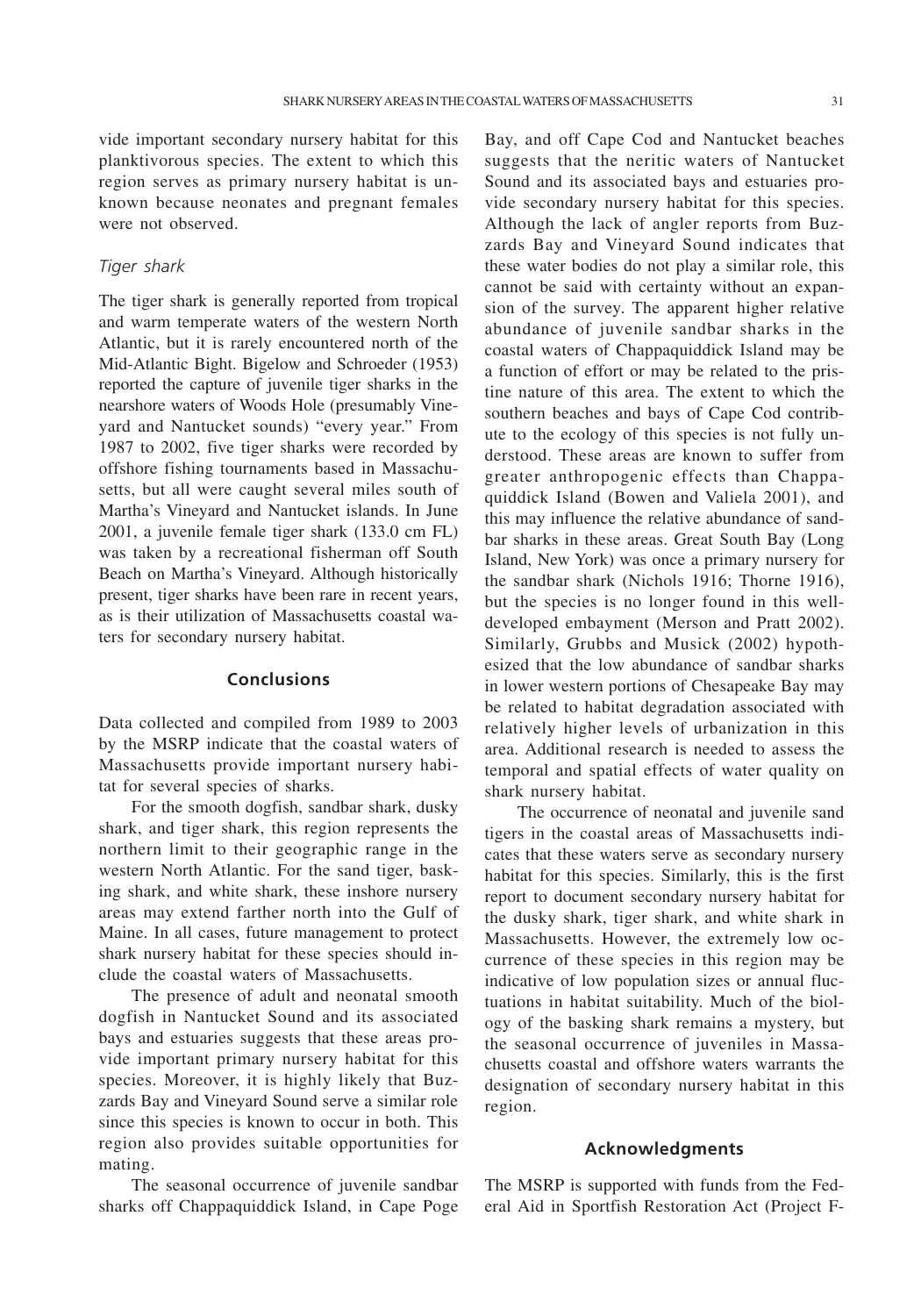57-R). These efforts would not have been possible without the able and (mostly) willing seasonal assistance of Bob Fuller, Erin Rechisky, Steve West, Rob Goodwin, and Brian Teaman. I appreciate the efforts of Jeremy King of DMF's Resource Assessment Program for providing catch and size data. I would also like to thank the members of the Martha's Vineyard Surfcasters Association and the countless volunteers who came forward and hauled longlines, provided samples, and filled out surveys. Paul Schultz, Paul Brewer, David Pothier, and Hank Unzcer are notable Martha's Vineyard surf fishermen who should be commended for taking the time to write down information and save shark parts for the local biologist. This is Massachusetts Division of Marine Fisheries Contribution No. 13.

# **References**

- Andrews, J. C. 1973. An annotated list of the saltwater fishes of Nantucket. The Maria Mitchell Association, Nantucket, Massachusetts.
- Bass, A. J. 1978. Problems in the studies of sharks in the southwest Indian Ocean. Pages 545–594 *in* E. S. Hodgeson and R. F. Mathewson, editors. Sensory biology of sharks, skates, and rays. Department of the Navy, Office of Naval Research, Arlington, Virginia.
- Bigelow, H. B., and W. C. Schroeder. 1953. Fishes of the Gulf of Maine. Fishery Bulletin 53.
- Bowen, J. L., and I. Valiela. 2001. The ecological effects of urbanization of coastal watersheds: historical increases in nitrogen loads and eutrophication of Waquoit Bay estuaries. Canadian Journal of Fisheries and Aquatic Sciences 58:1489–1500.
- Branstetter, S., and J. A. Musick. 1994. Age and growth estimates for the sand tiger in the northwestern Atlantic Ocean. Transactions of the American Fisheries Society 123:242–254.
- Carlson, J. K. 1999. Occurrence of neonate and juvenile sandbar sharks, *Carcharhinus plumbeus*, in the northeastern Gulf of Mexico. Fishery Bulletin 97:387– 391.
- Casey, J. G., and H. L. Pratt, Jr. 1985. Distribution of the white shark, *Carcharodon carcharias*, in the western North Atlantic. Memoirs of the Southern California Academy of Sciences 9:2–14.
- Casey, J. G., H. L. Pratt Jr., and C. E. Stillwell. 1985. Age and growth of the sandbar shark (*Carcharhinus plumbeus*) from the western North Atlantic. Canadian Journal of Fisheries and Aquatic Sciences 42:963–975.
- Casterlin, M. E., and W. W. Reynolds. 1979. Diel activity patterns of the smooth dogfish shark, *Mustelus canis*. Bulletin of Marine Science 29(3):440–442.
- Conrath, C. L., and J. A. Musick. 2002. Reproductive biology of the smooth dogfish, *Mustelus canis*, in

the northwest Atlantic Ocean. Environmental Biology of Fishes 64:367–377.

- Conrath, C. L., J. Gelsleichter, and J. A. Musick. 2002. Age and growth of the smooth dogfish (*Mustelus canis*) in the northwest Atlantic Ocean. Fishery Bulletin 100:674–682.
- Francis, M. 1996. Observations of a pregnant white shark with a review of reproductive biology. Pages 157– 172 *in* A. P. Klimley and D. G. Ainley, editors. Great white sharks: the biology of *Carcharodon carcharias*. Academic Press, San Diego, California.
- Francis, M. P., and C. Duffy. 2002. Distribution, seasonal abundance and bycatch of basking sharks (*Cetorhinus maximus*) in New Zealand, with observations on their winter habitat. Marine Biology 140:831–842.
- Gilmore, R. G., J. W. Dodrill, and P. A. Linley. 1983. Embryonic development of the sand tiger shark *Odontaspis taurus* (Rafinesque). Fishery Bulletin 81:201–225.
- Grubbs, R. D., and J. A. Musick. 2002. Shark nurseries of Virginia: spatial and temporal delineation, migratory patterns, and habitat selection: a case study. Pages 25–60 *in* C. T. McCandless, C. T., H. L. Pratt, Jr., and N. E. Kohler, editors. Shark nursery grounds of the Gulf of Mexico and the East Coast waters of the United States: an overview. An internal report to NOAA's Highly Migratory Species Office. NOAA Fisheries Narragansett Lab, 28 Tarzwell Drive, Narragansett, Rhode Island.
- Kohler, N., J. G. Casey, and P. A. Turner. 1996. Lengthlength and length-weight relationships for 13 shark species from the western North Atlantic. U.S. Department of Commerce, NOAA Technical Memorandum, NMFS-NE-110, Washington, D.C.
- Kohler, N., J. G. Casey, and P. A. Turner. 1998. NMFS Cooperative Shark Tagging Program, 1962–93: an atlas of shark tag and recapture data. Marine Fisheries Review 60:1–87.
- Lien, J., and L. Fawcett. 1986. Distribution of basking sharks, *Cetorhinus maximus*, incidentally caught in inshore fishing gear in Newfoundland. Canadian Field-Naturalist 100:246–251.
- Mathews, L. H. 1950. Reproduction in the basking shark *Cetorhinus maximus* (Gunner). Philosophical Transactions of the Royal Society of London B, Biological Sciences 234:247–316.
- Merson, R. R., and H. L. Pratt, Jr. 2001. Distribution, movements, and growth of young sandbar sharks, *Carcharhinus plumbeus*, in the nursery grounds of Delaware Bay. Environmental Biology of Fishes 61(1):13–24.
- Merson, R. R., and H. L. Pratt, Jr. 2002. Shark nursery areas in coastal New Jersey and Long Island, New York. Pages 12-16 *in* C. T. McCandless, H. L. Pratt, Jr., and N. E. Kohler, editors. Shark nursery grounds of the Gulf of Mexico and the East Coast waters of the United States: an overview. An internal report to NOAA's Highly Migratory Species Office, NOAA Fisheries Narragansett Lab, 28 Tarzwell Drive, Narragansett, Rhode Island.